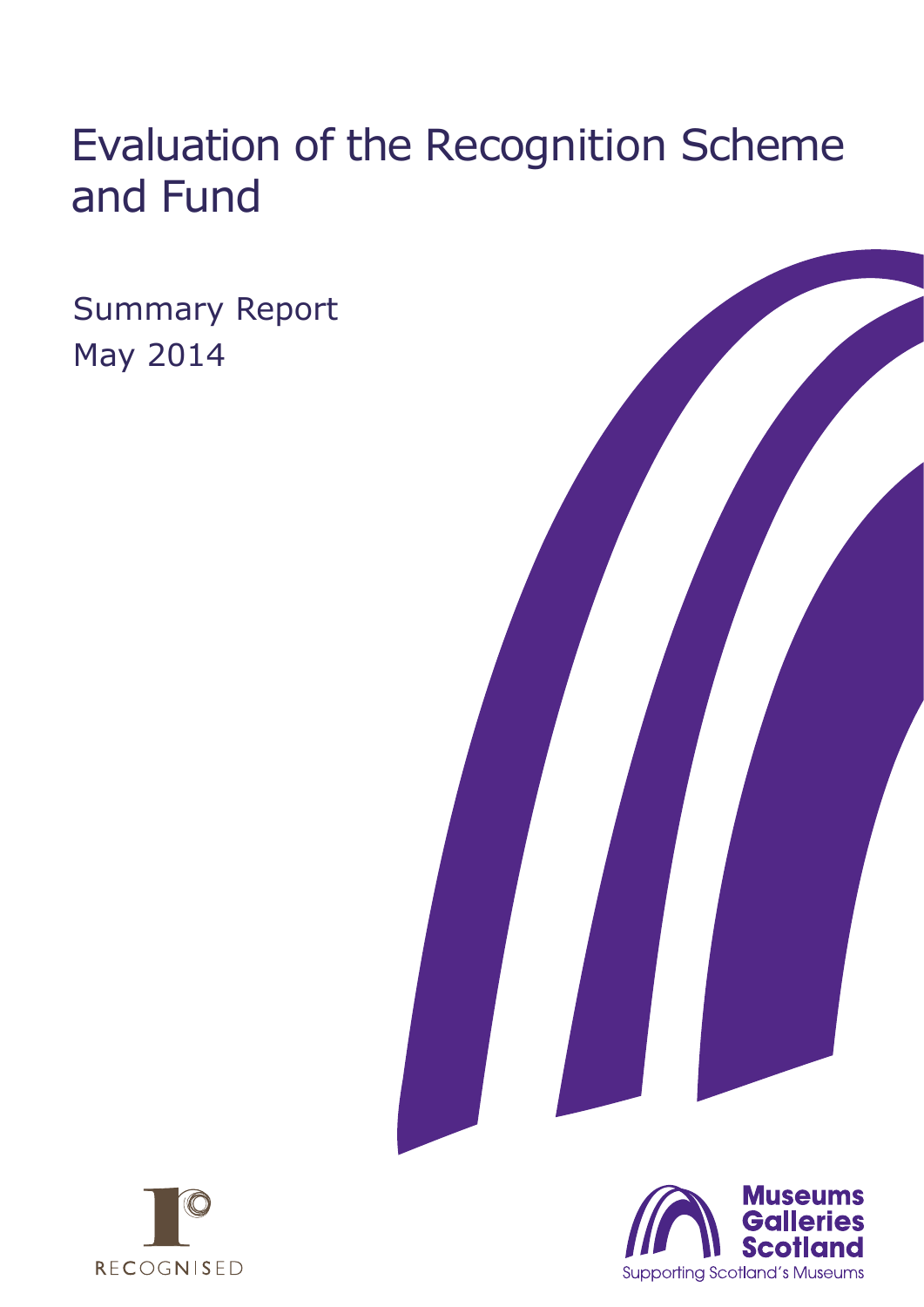## **Introduction**

In October 2013, Museums Galleries Scotland (MGS) commissioned DC Research to carry out an Evaluation of the Recognition Scheme and Fund. The overarching aim was to carry out an "evaluation of the impact of the Recognition Scheme and the Recognition Fund on the museums and galleries sector in Scotland".

More specifically, the evaluation was to:

- **Assess the extent to which the aims and objectives** of the Recognition Scheme, in the context of the National Strategy for Scotland's museums and galleries, **are being met**.
- Include a **critical evaluation of management, operation, impact and value for money** to inform future development.
- Identify **clear recommendations** on how to enhance both the Scheme and its Funding.

The approach and method adopted for the evaluation included direct engagement with holders of 39 of the current Recognised Collections<sup>1</sup> - carrying out visits to all of the Recognised Collections, spending time on-site consulting with representatives of each of the 39 Collections. In addition the method included face-to-face consultations with **MGS staff and senior management, current and previous members of the Recognition Committee, external advisers, and other key Recognition stakeholders and partners**. The approach also included a survey of the wider museum sector in Scotland, and a range of desk-based research and analysis tasks.

#### **Recognition Scheme and Fund**

The **Recognition Scheme** formally recognises and invests in collections of national significance in non-national museums in Scotland. A Recognised Collection of National Significance is one that is of such importance and quality that it merits formal recognition and support by national government. Through a formal Recognition Process, the Scheme identifies and awards special status to Recognised Collections of National Significance held in non-national museums and galleries.

The Recognition Scheme has seven objectives:

- i. To raise awareness of the Recognised Collections locally, nationally and internationally
- ii. To raise standards of collections management and care
- iii. To raise standards of public service delivery in those organisations that hold collections recognised through the scheme
- iv. To safeguard continuing levels of investment in the Recognised Collections from existing funding sources, including local authorities and universities

<sup>&</sup>lt;sup>1</sup> Face-to-face visits took place with the 39 existing Recognised Collections as at the start of the evaluation. Coverage of the two new Recognised Collections (November 2013) took place via telephone discussions with a representative from each of these collections.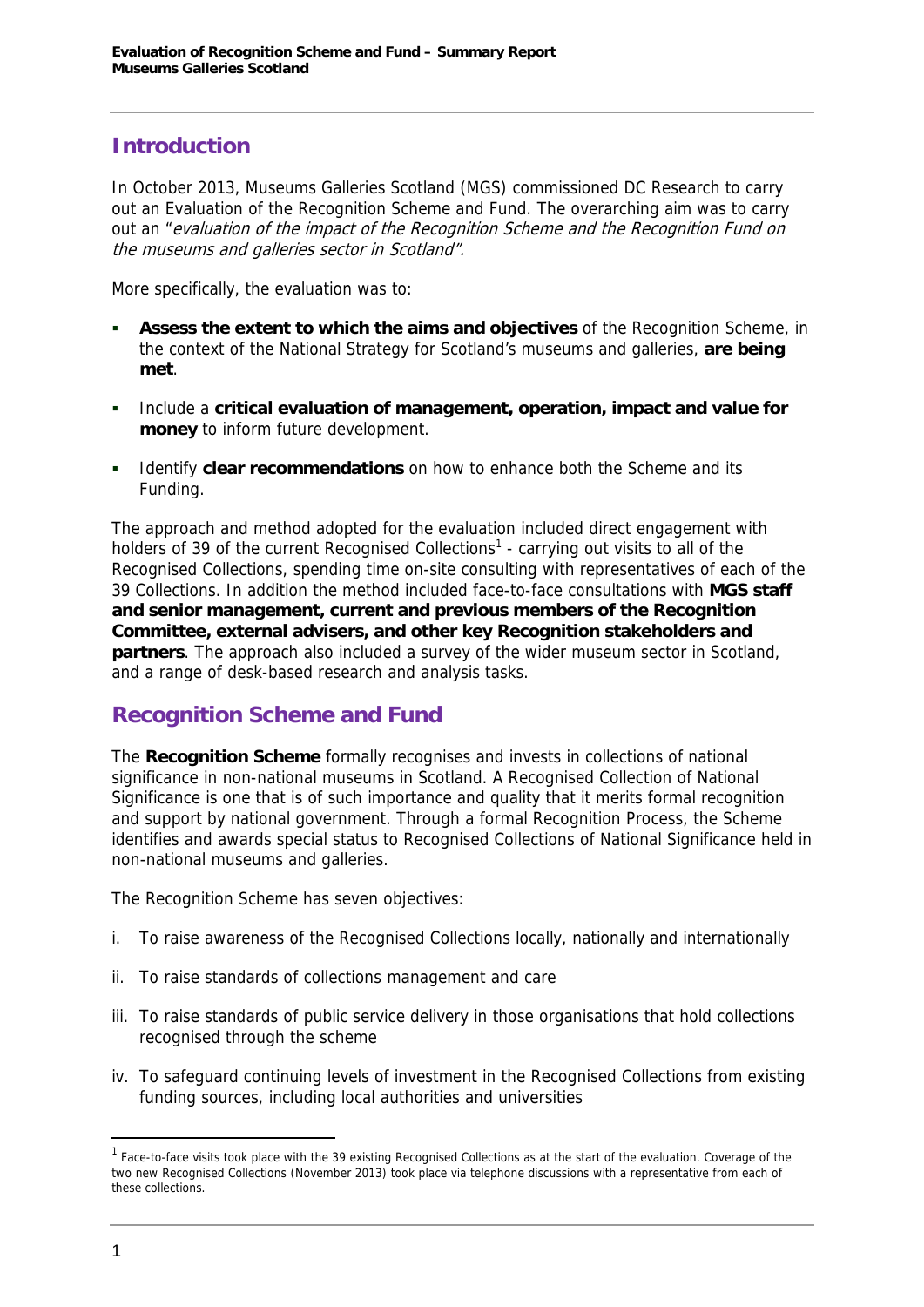- v. To increase public access to the Recognised Collections as sources of creativity, learning and enjoyment
- vi. To increase the social and economic impact of the Recognised Collections
- vii. To encourage the museums and galleries which hold Recognised Collections to make an increased contribution to the Scottish museums sector through collaboration and partnership working.

To date a total of **41 collections** have been recognised, the first tranche (Round 1) in June 2007 and the most recent tranche (Round 8) in November 2013. The **Recognised Collections represent a diverse mix of collection types, geographies, organisation types, sizes of collections, and number of museums hosting the collections**.

Holders of the Recognised Collections are eligible to apply for funding from a designated **Recognition Fund**. Through the Fund, MGS (on behalf of the Scottish Government) aim to celebrate, promote and invest in the Recognised Collections by encouraging and supporting strategic projects which pursue excellence in line with the Scheme objectives and the National Strategy - "Going Further: The National Strategy for Scotland's Museums and Galleries". The award of Recognition Funding for the Recognised Collections is predicated on the seven Recognition Fund objectives.

In the last three years (2011-12, 2012-13 and 2013-14) there has been **an underspend on the Recognition Fund**. Of particular note, in both 2012-13 and 2013-14 this undersubscription has been in excess of £250,000, leading to 45% and 47% of the Recognition Fund not being awarded.

Consultations with the Recognised Collections strongly indicates that **organisational capacity to bid for, and capacity to deliver (within the timescales) Recognition Funded projects** are the main reasons for both an under-subscription to the Recognition Fund and also a slow draw-down for some projects.

There is **general acceptance about the rationale that underpins the seven Recognition Objectives**, however there is an emerging consensus from across all types of Recognition stakeholders that there is now a **good opportunity to restate and/or rationalise some of the Objectives to help refocus the key aims of Recognition** as well as provide greater clarity about the Objectives of Recognition (especially around the uses of Recognition Funding).

#### **The Benefits and Impacts of being Recognised**

There is **overwhelming support and appreciation of Recognition** by the Recognised Collections and it is **regarded as a very good scheme**:

- Recognition provides **profile, prestige and validation** to the Recognised Collections**. All 32 of the Recognised Collection holders consulted noted that this was important.**
- **Profile and reputation within the sector and with host institutions** are identified as one of the most important benefits by the Collections.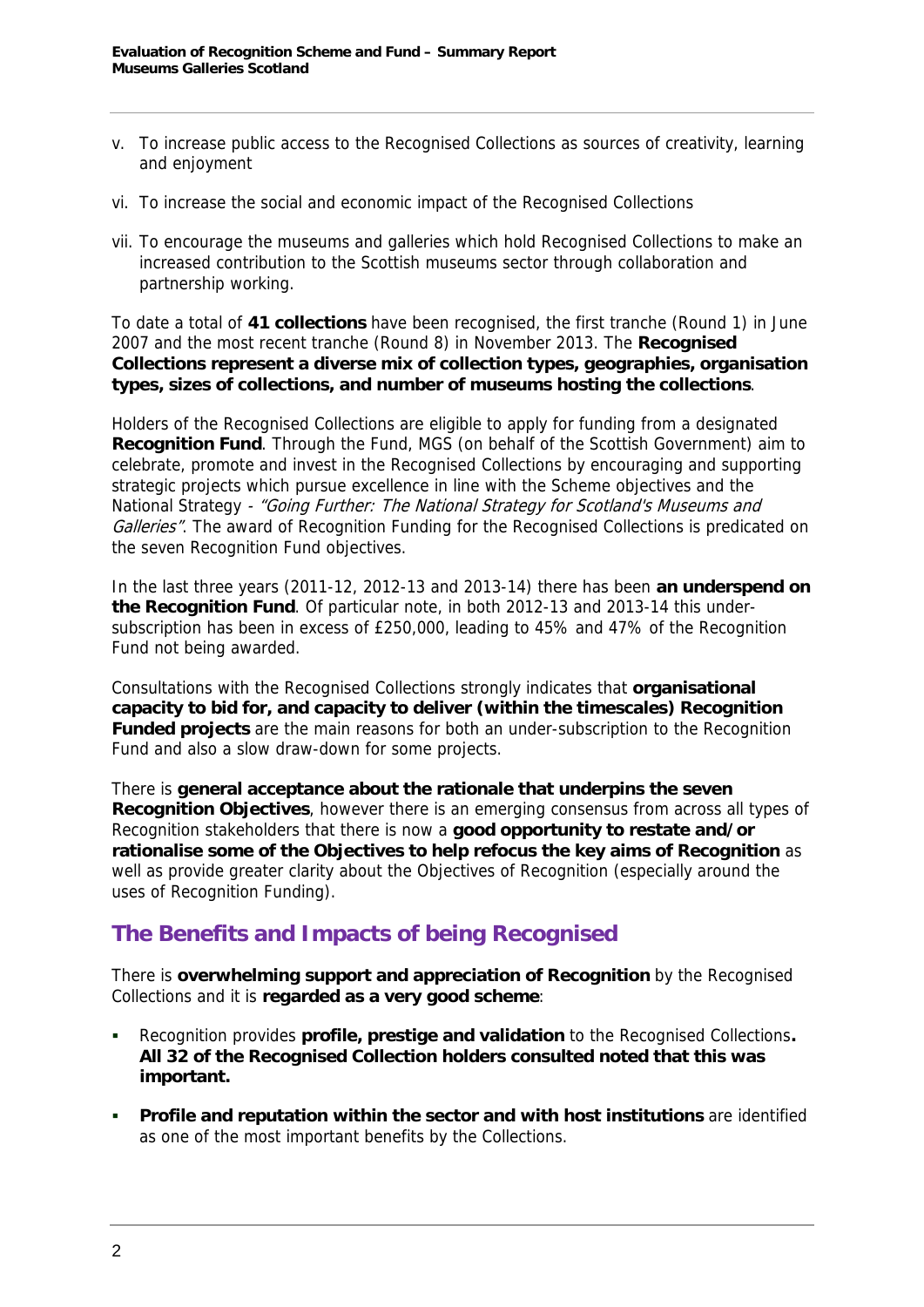- A key aspect of this is the **advocacy tool** that being Recognised can provide to the Collections, where it can "help establish identity of the [collection/museum]".
- **Recognition was particularly helpful in raising the profile of museums residing in larger 'host' organisations.**
- It is important to the Collections that the **funding (from the Recognition Fund) supports the aspects of museum work that other funders are not interested in**.
- Many collections **admit that even in the absence of funding** (i.e. if there was no Recognition Fund), **they would still have sought Recognition for their collection due to the other benefits that it provides.**
- Going through the application process has **enhanced the holder's own knowledge about, and their approach to the management of, the Recognised Collection.**

## **Additionality of Recognition Fund**

Recognition Funding has allowed the Collections to carry out a range of projects and activities – **'vital' and 'critical' activities that the Collections (especially related to collections care and management) do not think they would have been able to do at all without Recognition Funding**.

For the majority of the Collections, the **additionality of Recognition Funding is high**. Many of the Collections fall into the category where they **would not have been able to carry out the projects or activities at all without Recognition Funding**, and as such, the collections state that they "cannot underplay the importance of the Recognition Fund and the Scheme".

The **Recognition Fund has supported a range of types of project**: Access for Audiences; Conservation and Preservation of the Collection; Display of Collection; Documentation; Improving and Redeveloping Space in the Museum; Organisational Development and Sustainability; and Storage Improvements.

26% of awards (by value) are cross-cutting, 23% fall within the Access for Audiences category, 12% are Documentation projects, and an additional 12% are Storage Improvement projects, with 11% relating to Improving and Redeveloping Space in the Museum.

The scale of cross-cutting projects shows the multi-faceted nature of many of the Recognition Funded activities, showing that **many projects contribute to multiple Recognition Objectives rather than simply contributing to a single Objective.** This multi-faceted nature of many of the projects should be positively recognised, as it shows that both the Collections and MGS are aware of the inter-connectivity between the Recognition Objectives, and the cross-cutting contributions that Recognition Funded projects make to these Objectives.

A quantitative assessment of the additional economic impact of the Recognition Fund was carried out drawing on the qualitative evidence about additionality from the Recognised Collections, alongside information from MGS about the scale of economic activity achieved through Recognition Fund projects.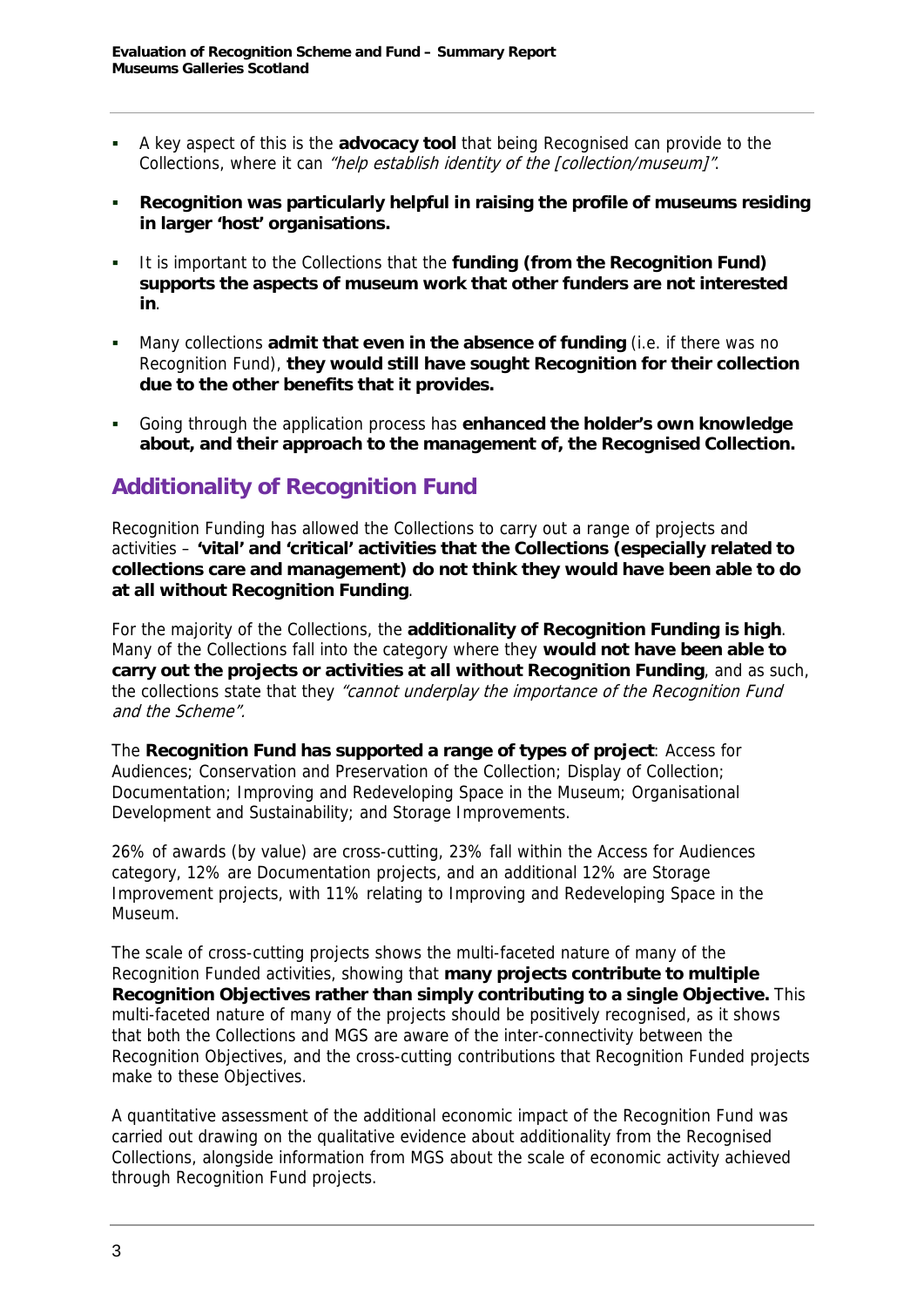The analysis included assessing the direct, indirect (i.e. supplier linkage effects) and induced (i.e. income multiplier effects) economic impacts of the Recognition Fund on the Scottish economy. The assessment involved applying the approach as set out in the recognised guidance, specifically HM Treasury 'Green Book' and Scottish Enterprise Guidance.

The economic impact assessment focused on the Recognition Fund expenditure between 2007-8 and 2012-13, covering 113 awards at a total value of £4.6 million. These awards were used to support a wide variety of projects, and the analysis sought to separate out the employment impacts from the procurement expenditure impacts.

In terms of the **direct employment impacts of Recognition Funded projects**, between 2007-8 and 2012-13, a total of **46 (fixed term) posts were supported** by Recognition Fund awards. In total these 46 posts covered 466 months of employment, which can be expressed as the **Recognition Fund having directly supported the equivalent of 38.8 twelve-month posts between 2007-8 and 2012-13**. The results of the additionality analysis show that the **indirect and induced employment impacts of the 38.8 direct twelve-month posts is an additional 27.5 twelve-month posts between 2007-8 and 2012-13.**

The results of the additionality analysis of the £3.8 million expenditure on purchases of goods and services (above and beyond the employment impacts) show that the **indirect and induced expenditure impacts of this £3.8 million expenditure is an additional £1.3 million expenditure between 2007-8 and 2012-13.**

## **Impacts & Achievements on the Recognition Objectives**

In terms of impacts and achievements, the evaluation has found that **it is the collections themselves that are at the core of Recognition** - and the **development, management, conservation, storage, and care** of the Recognised Collections **is where the focus of much of the funded activity and impact has been** so far.

In addition, **increasing access to the Collections** - through **improvements in collections storage** (which have provided increased access to the collections), as well as **exhibitions, cataloguing, publications, and digitisation** (which has enhanced online access) - has also been a **key area of activity and impact**.

There has been **clear success in terms of Recognition Objective 1** (raising awareness) both within the museums sector, and also with many key stakeholders, partners and funders for all of the Recognised Collection holders. This finding is supported by evidence from the survey of the non-Recognised Collections which showed that almost 60% of respondents described themselves as generally aware or very aware of Recognition.

**Objective 2** (raising standards of collections management and care) is the area where there has been the **greatest impact across all of the Recognised Collections.** There have been clear achievements and impacts here for all the Collections, and the majority of these achievements are attributed to the use of Recognition Funding to carry out activities and projects around this Objective.

Overall there are **mixed views** from the Recognised Collections **about the role and impact of Recognition for Objective 3** (raising standards of public service delivery). Much of this is **influenced by the lack of clarity about what is meant by public**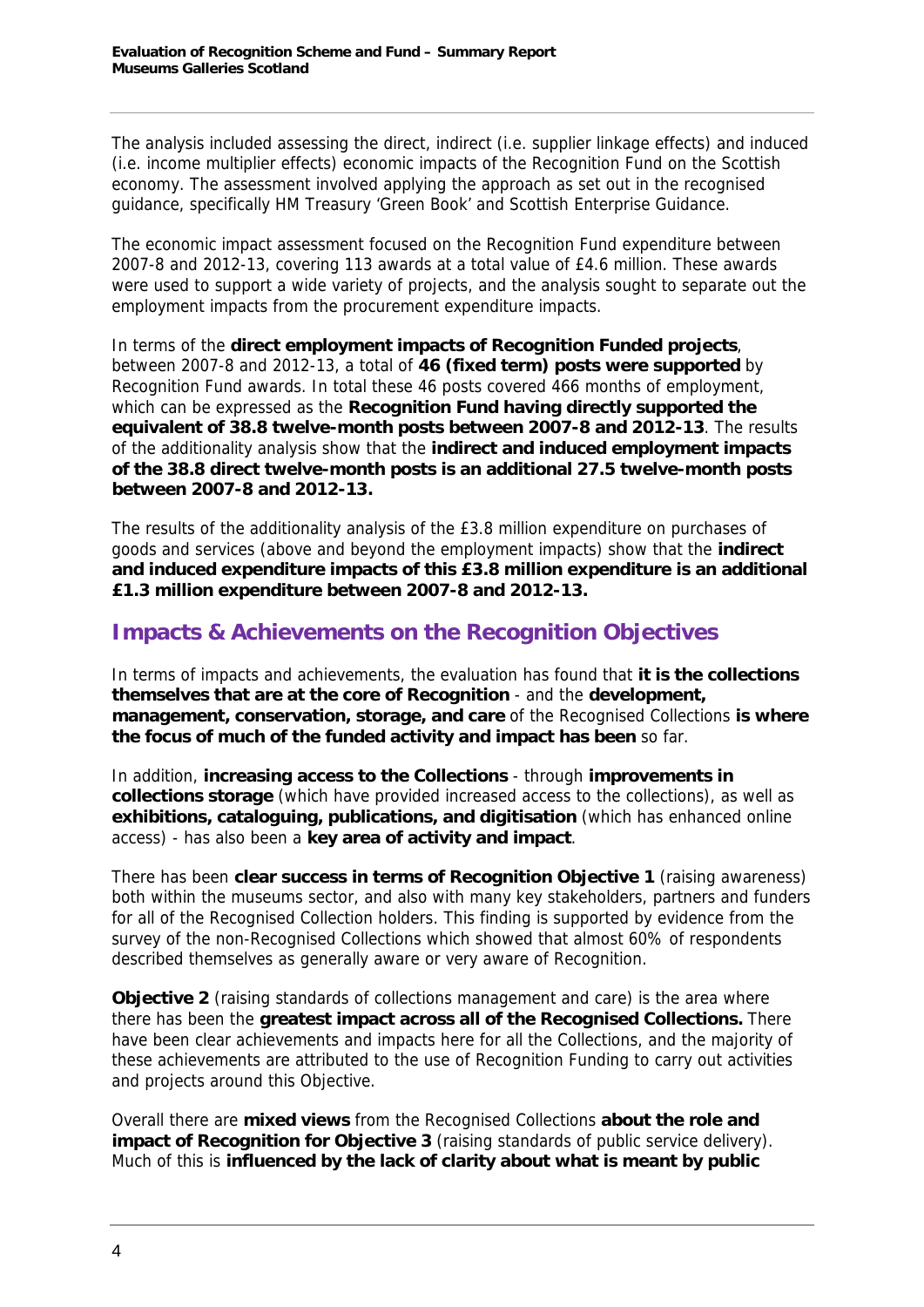**service delivery in the context of this** Objective which has led to different interpretations and understandings emerging across the Recognised Collections.

In its broadest sense, public service delivery could encapsulate everything about Recognition (i.e. it could include the activities around many, if not all, of the other Objectives), and as such **all aspects of Recognition can be regarded as helping to contribute to raising standards of public service delivery.**

However, Collections do not typically make a strong, explicit connection between Recognition and any raising of the standards of public service delivery, with **any changes in public service delivery being attributed to a wide variety of factors – and whilst this can include Recognition, Recognition is not identified as a major contributor**.

Where it is recognised that there has been a **raising of the standards of public service delivery** due to Recognition Funded projects, these **typically have resulted from projects that are directed at other Recognition Objectives** (in particular, Objective 2 and Objective 5), and as a result of these there has been a raising of public service delivery standards as an indirect impact.

Achievements in terms of safeguarding the levels of investment in the Recognised Collections (**Objective 4**) has been a **clear success for more than 40% of the Recognised Collection holders.** In addition, Recognised Collection holders also feel that they have had clear success in terms of levering in new, additional resources and suggest that the wording could be adjusted to reflect both aspects of investment for the Recognised Collections.

**Objective 5** (increasing public access) is the other area, alongside Objective 2, where there has been **substantial impact across many of the Collections**. For almost half of the Recognised Collection holders (47%) **this is the Objective where they feel they have achieved the greatest impact**, with the majority of the remaining Recognised Collection holders mentioning Objectives 2 and 5 as being equally important in this regard.

Notwithstanding the issues for **Objective 6** (increasing social and economic impact) about lack of clarity of definition etc., **there are examples of both economic and social impact that can be attributed to Recognition**, and more specifically to impacts resulting from Recognition Funded projects.

Aside from the economic impacts highlighted above, the very low awareness of Recognition amongst the general public means that **Collections find it difficult to evidence or attribute any direct visitor-driven economic impact as a result of Recognition.** 

In terms of social impact, many of the Collections do appreciate that social impact can be increased, mainly through the projects delivering against Recognition Objective 5 as well as those projects captured under the Access for Audiences categories (depending on the specific dimensions of social impact being considered). **Any evidence of social impact is therefore typically expressed by the Collections as an indirect impact** of a project focusing on other Recognition Objectives.

For **Objective 7** (increased contribution to the Scottish museums sector through collaboration and partnership working) many Recognised Collections report on the **wide range of partnership working and collaboration that already happens** and that they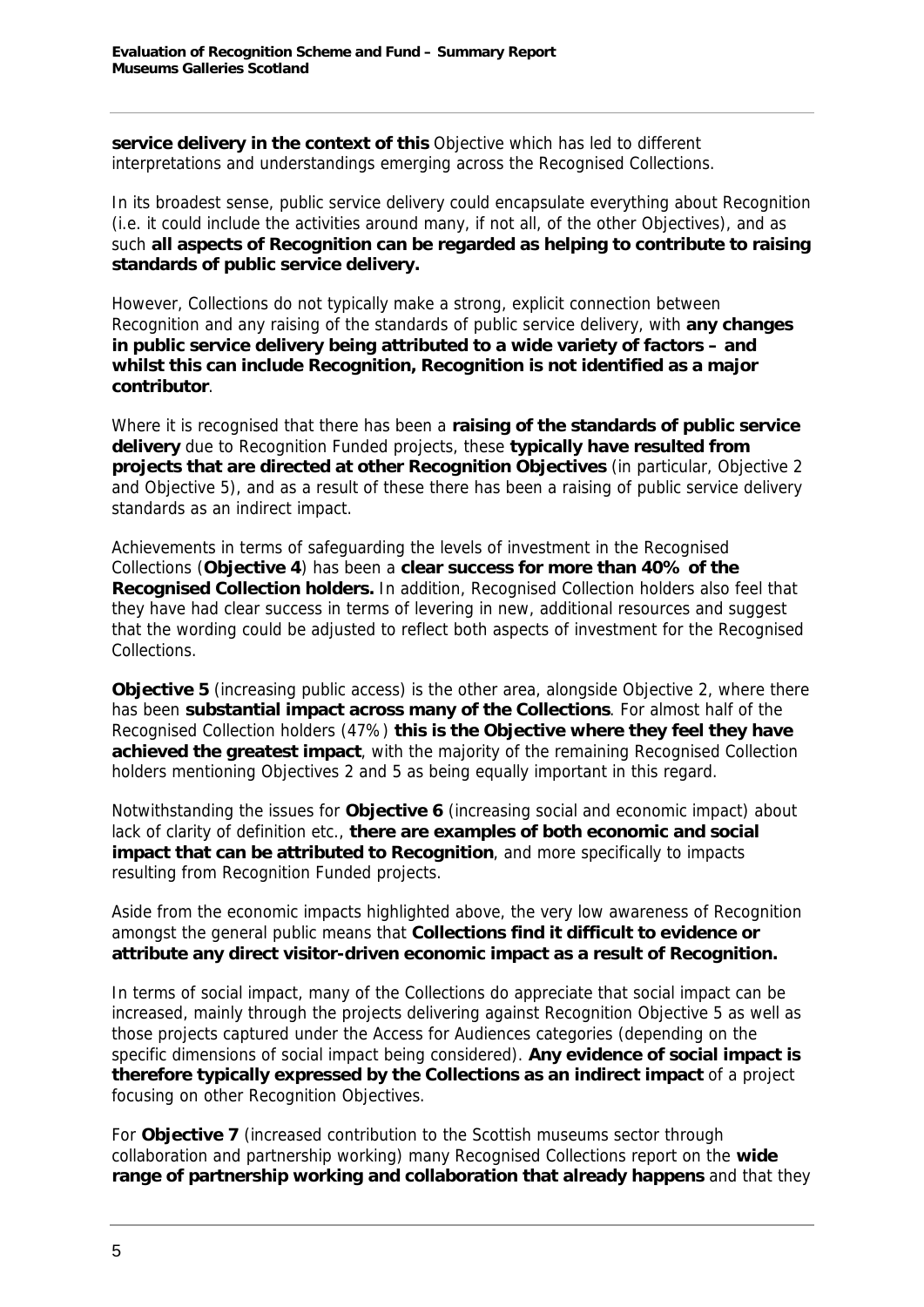have been involved in for some time, through which they make a contribution to the wider Scottish museum sector. Across many Collections, the general consensus is that this partnership and collaborative activity was already taking place and **Collections find it difficult to identify many examples where Recognition has added to what is already going on**.

#### **Recognition Scheme and Fund Processes**

The application process for the Recognition Scheme is widely acknowledged as a rigorous and detailed process, by Recognised Collections as well as the current and past members of the Recognition Committee and MGS staff involved in Recognition. A number of the Recognised Collections found the application process for Recognition provided a range of '**unintended positive outcomes**', especially in relation to enhancing and developing their own understanding of their collection.

There is a very **high level of appreciation about the availability and importance of the Recognition Fund for the Recognised Collections**. In particular, that the Fund can be used to focus on the care, management and preservation of the collection is regarded by Recognised Collections as a critical asset.

There is, not surprisingly, **a very strong consensus to maintain the 100% funding principle that underpins Recognition Funding**. Many collections relate this back to the ability to use Recognition Funding for 'collections focused' projects, and the lack of other external funds that support such activities would, for some, make it difficult to provide match funding.

There is **consensus from applicants that the application processes for the Recognition Fund work well**. In particular, both the initial application process and the end of project reporting are commonly accepted to be fairly (or very) light touch compared to other schemes.

It is well recognised by all stakeholders that **changes could be made to Recognition Fund processes to improve and more effectively capture the impacts of the Recognition Fund in a regular and systematic way**.

#### **Management and Governance**

The **Recognition Committee** has responsibility for the decisions on the recognition of collections (the Recognition **Scheme**), whilst the responsibility for the decisions on the funding of the Recognised Collections are made by the **MGS Board** (the Recognition **Fund**). Given this split of responsibilities, there is thought to be **potential for greater/improved communication and information sharing with the Committee about the Recognition Fund applications and awards.** Currently, there does not seem to be any regular, systematised process or procedure for this to take place.

Many Recognition stakeholders would appreciate additional or enhanced clarity about their roles and responsibilities within Recognition – and one route to achieving this would be for a **document to be developed that clearly and succinctly set out the roles and responsibilities of each of the Recognition stakeholders** - i.e. the Recognition Committee, the Recognised Collections, MGS, Scottish Government, and other partners and stakeholders.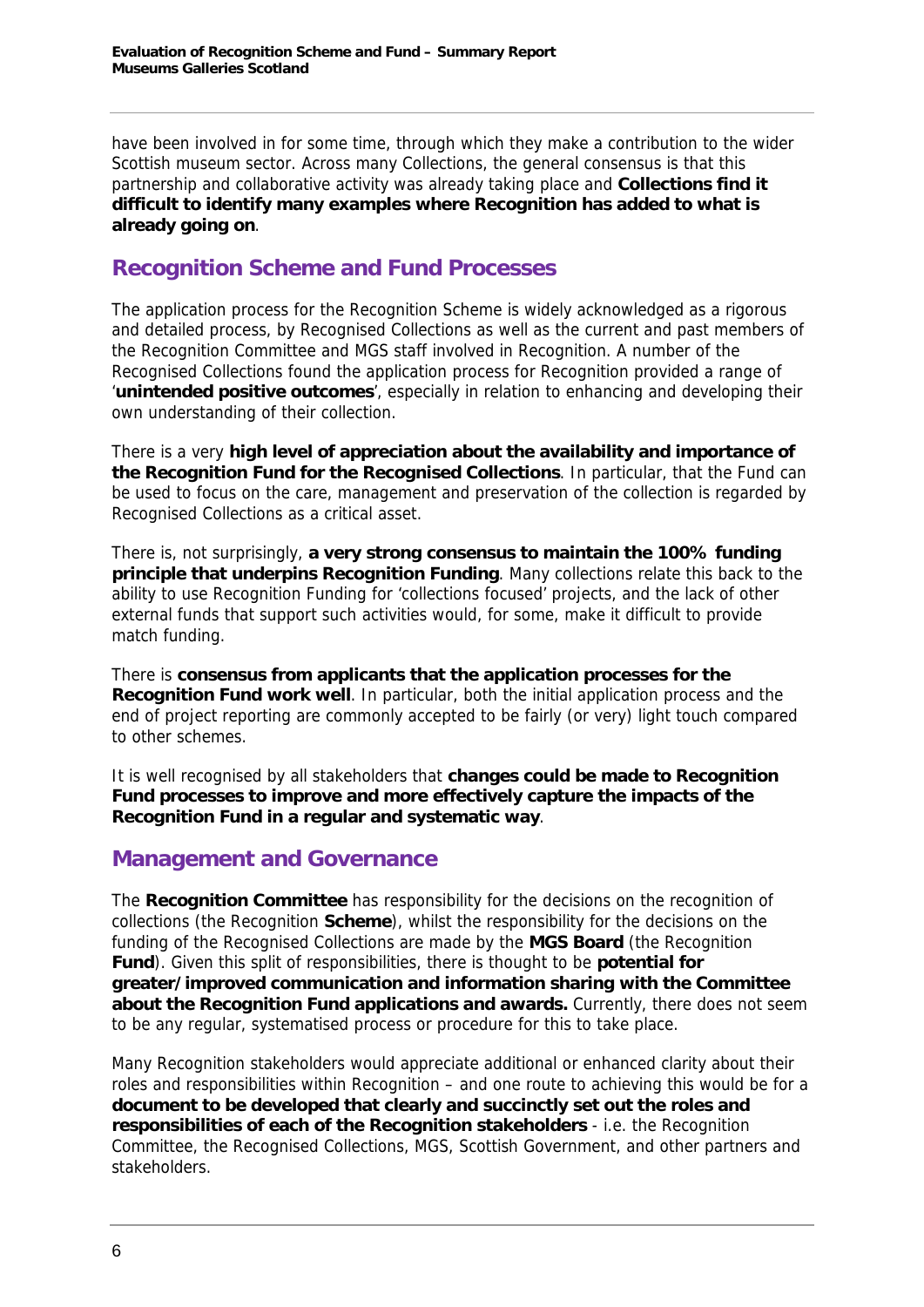In terms of the day-to-day management of the Scheme and Fund **MGS are seen as being approachable** and the Recognised Collections, especially local authority museums, tended to feel that **MGS understand and empathise with the difficulties facing museum services**. The flexibility that MGS is able to offer around the Recognition Fund is very well appreciated.

# **Partnership Working**

In terms of the Recognition Scheme, there is **only one partnership Recognised Collection** – The National Burns Collection, a partnership between eight different museums. Consultations with a selection of the museums involved in this partnership indicate that the **key aspects that helped the successful development of this application** included: having a **dedicated person with the right skills** and attributes in post within the partnership; the partnership being **a pre-existing partnership; and t**he **amount of background work that had already been carried out** in previous years.

Well recognised barriers to the development of Recognition Scheme partnerships included lack of capacity, the extra time commitment required, the institutional energy involved, and the additional practical issues that can face partnership working.

Barriers to Recognition Fund partnerships again include the capacity, the extra time commitment and institutional energy involved. In addition, the limit of only being able to submit one Recognition Fund application per round, perceptions that partnership takes longer but is no more likely to lead to success, the financial disincentive from adopting a partnership approach, and the need for any partner to also be a Recognised Collection.

# **Promotion and Marketing of Recognition**

The **Recognition Scheme is currently recognised as a sector-facing, and within that a curatorial/collections-focused, scheme**. Whilst this has been a key factor in helping to achieve some of the impacts it **does mean that careful consideration would need to be given to any attempts and efforts to promote and market the Recognition Scheme to the general public.**

One of the **key questions** that needs to be addressed is **whether or not it would be appropriate and effective to dedicate time and resources to promoting and marketing the Scheme to the public at all** – the answer to which will be found in identifying what benefits would accrue by doing so, and understanding which aims and objectives of Recognition would be achieved as a result. It will be important that this issue is fully considered.

Emerging thinking about this from MGS has highlighted that the **key element that has the potential to have resonance with the public is that the Recognised Collections are of national significance** as opposed to the sector-facing aspects and objectives of the Scheme. This is an essential starting point for consideration of any future activity and effort around the promotion and marketing of Recognition by either MGS or by the Recognised Collection holders.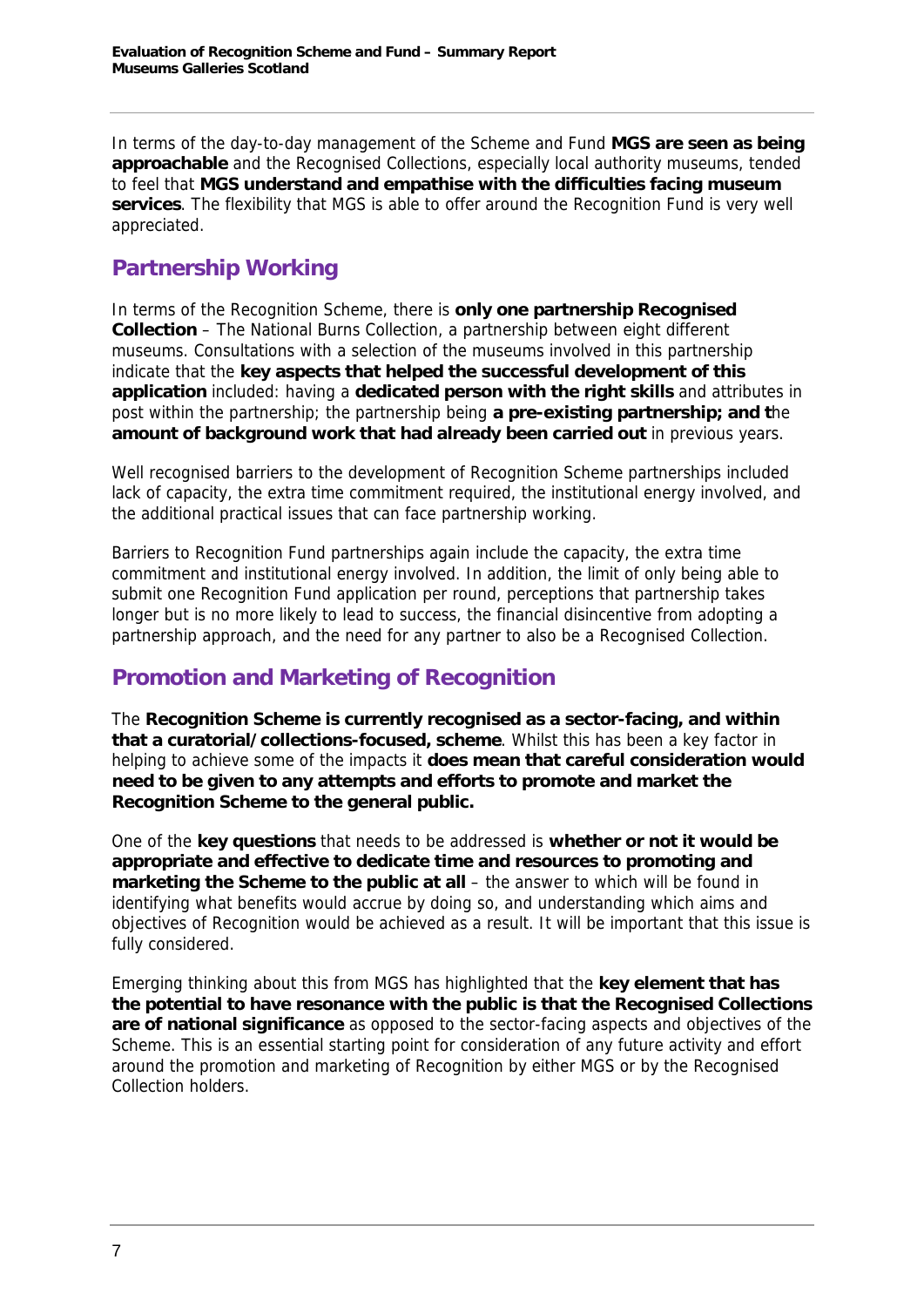#### **Recommendations**

The evaluation has identified a number of areas where the Scheme and/or Fund could be enhanced and a number of recommendations for consideration have been identified:

- It is recommended that a **review of the current Recognition Objectives** is carried out. This will help to ensure that the rationale for each Objective is clearly set out and understood by all Recognition Stakeholders. The review could seek to rationalise the number of Objectives, and should ensure that each Objective is SMART (i.e. specific, measurable, achievable, realistic/relevant and time-based).
- It is **recommended that the findings of this evaluation are given due consideration in the forthcoming review process for Recognition**.
- It is **recommended that a 'roles and responsibilities' document setting out the role and responsibilities of each of the Recognition Stakeholders is developed**.
- **It will be important to address the under-subscription of the Recognition Fund**.
- For the time being (i.e. until the under-subscription of the Recognition Fund has been addressed) it is **recommended that the current, core Recognition Fund grant to support collections-specific activities is maintained** in its current form.
- Alongside this, it will be **appropriate to retain the 100% funding for the time being** (again, until the current under-subscription has been addressed).
- It will be important to **ensure that the 24 month timescale for Recognition Funded projects is understood by all of the Recognised Collections.**
- **Ensuring that the timescales for applying for Recognition Funding are communicated as early as possible to the Recognised Collections** will help forward planning by Collections, and should help to address the under-subscription.
- It is **recommended that processes and systems are put in place to more effectively capture the impact from Recognition Funded projects**.
- Following the recommended review of the Objectives, it is **recommended that the end of project reporting for Recognition Fund projects should be revised to ensure that a more robust approach to capturing impact is developed and implemented, with s**uch an approach ensuring that it captures (and where possible quantifies) impact against each Objective.
- **Impact findings, end of project evaluation findings, and lessons learnt, should be shared and communicated with all key Recognition Stakeholders** - within the specific Recognition Collection holder organisation itself, with MGS staff, the Recognition Committee, MGS Board, other Recognised Collections, Scottish Government, and other partners and stakeholders as appropriate.
- **The more robust approach of capturing impact should be used to enable good practice case studies to be developed and widely promoted**.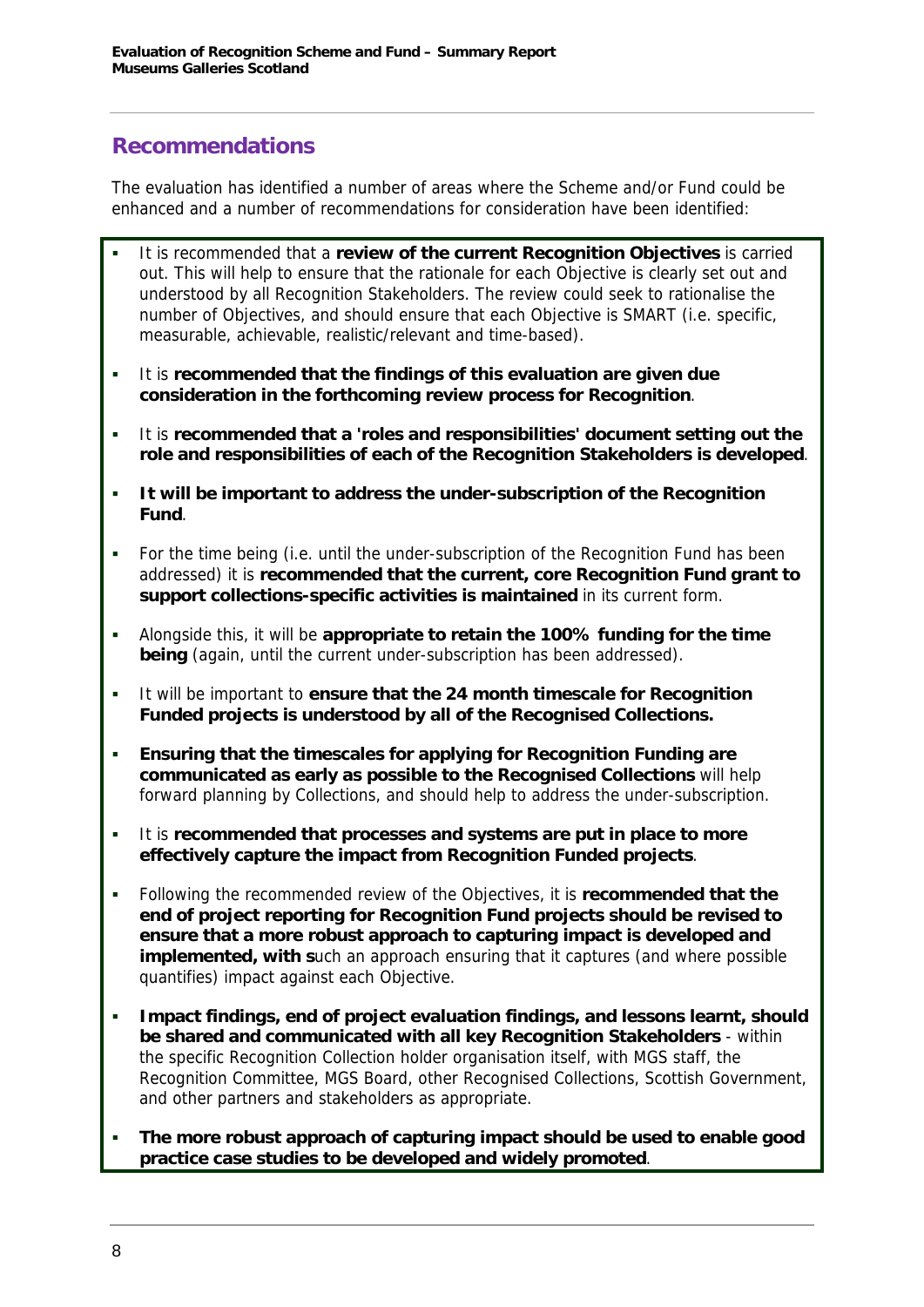- **It will be important to ensure that systematic communication and information sharing, both to and from the Recognition Committee, about the Recognition Fund applications and awards takes place**.
- Finally, it is **recommended that all of the key issues and questions about promotion, marketing, and awareness of Recognition raised in this report are given due consideration** by the relevant Recognition stakeholders (MGS, the Recognised Collections, the Recognition Committee, and other partners such as VisitScotland) **and that a route forward is developed and agreed.**